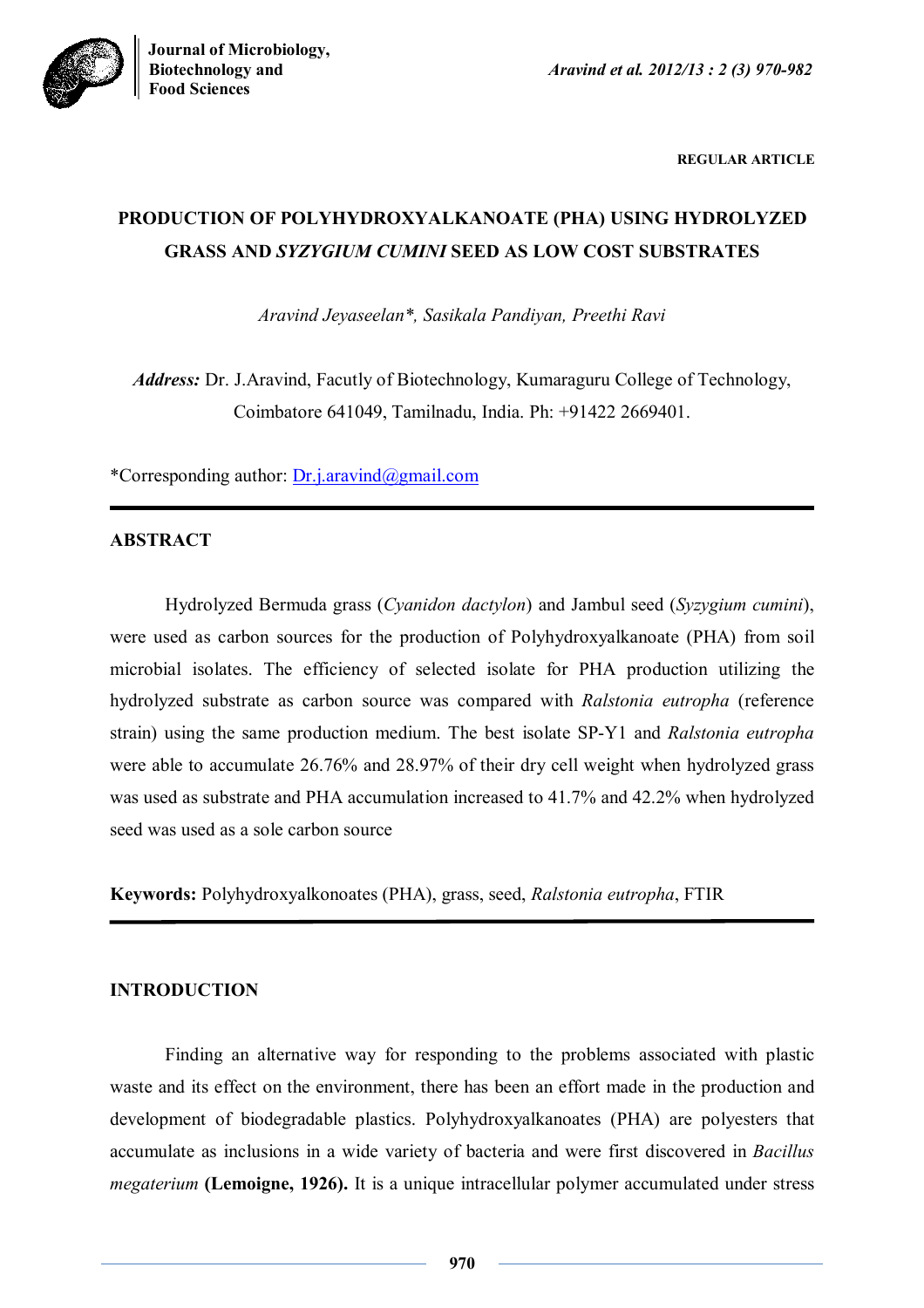conditions but with excess carbon source. Accumulation of PHA by microorganisms can be stimulated under unbalanced growth conditions, *i.e*., when nutrients such as nitrogen, phosphorus or sulfate become limiting, when oxygen concentration is low, or when the C: N ratio of the feed substrate is higher **(Steinbuchel, 1996)**. During starvation, PHA serves as carbon and energy source and is rapidly oxidized thereby retarding the degradation of cellular components, combating the adverse conditions as in rhizosphere **(Okon and Itzigsohn, 1992).** PHA is accumulated by numerous microorganisms which involve bacteria such as *Azotobacter*, *Bacillus, Archaebacteria*, *Methylobacteria*, and *Pseudomonas* to varying levels. *Ralstonia eutropha* (formerly *Alcaligenes eutrophus*) can accumulate PHAs upto 80% dry weight **(Lee, 1996).** Being a facultative autotroph accumulating large amounts of PHA from simple carbon sources, for example, glucose, fructose and acetic acid **(Reinecke and Steinbüchel, 2009)** it has proven to be the best characterized PHA producer **(Madison and Huisman, 1999).**

The PHA biosynthetic pathway of *Ralstonia eutropha* involves the condensation of two molecules of acetyl- CoA by  $\beta$ - ketothiolase to form acetoacetyl- CoA which is subsequently reduced by acetoacetyl- CoA reductase to form 3-hydroxybutyryl-CoA (3HB). The formed Monomeric 3HB are then polymerized to form Poly (3HB) by PHB synthase. The three enzymes that catalyze these reactions are encoded by genes organized as an operon in this organism, designated as PhbA, PhbB, and PhbC for ketothiolase, reductase, and synthase, respectively **(Anderson and Dawes, 1990).**

PHA has great application potential **(Sudesh and Iwata, 2008; Kanna and Srivastava, 2005).** However, there must be a several-fold reduction in the cost of carbon feedstock used for PHA production. Therefore, the identification of alternative cost-effective substrates for the production of PHA has become an important objective for the commercialization of bioplastics.

In this study, an effort has been taken to explore the PHA producing capability of micro-organisms which have been isolated from the soil and novel substrates such as Bermuda grass, Jambul seed were used as carbon sources for synthesis of PHA. Both are excellent cheap substrates for the synthesis of PHA because of their ready availability. Morphological characteristics of the isolates were identified through Gram's staining method. The PHA production capabilities of the screened isolate under the influence of two different substrates were compared with PHA prodcution of the reference strain *Ralstonia eutropha*  MTCC1472. Then the extracted PHAs were analyzed for their structural properties through FTIR analysis.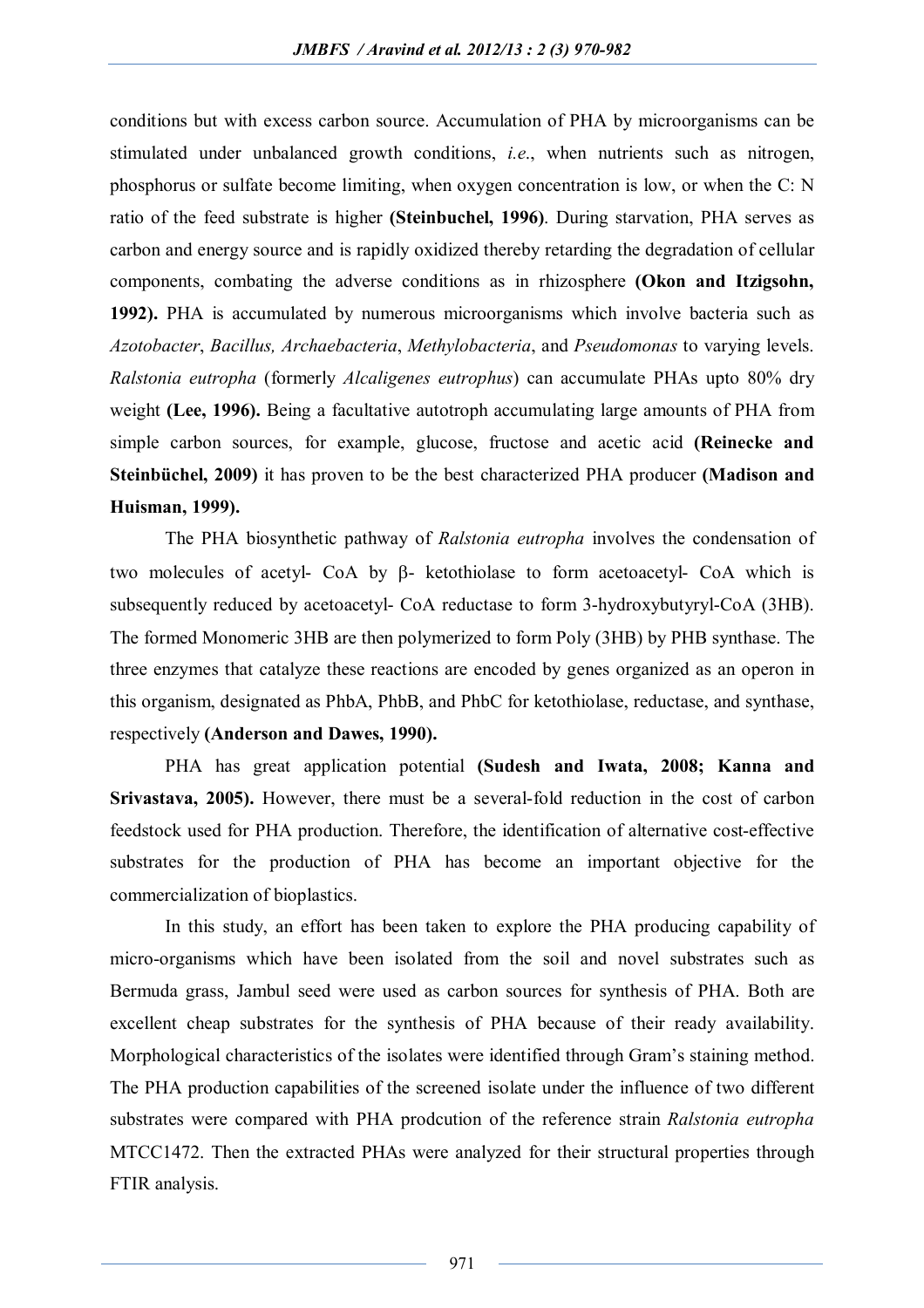#### **MATERIAL AND METHODS**

## **Isolation of microorganisms**

Garden soil sample was collected at the institution (Kumaraguru College of Technology, Coimbatore, India) and used for the isolation of bacteria by serial dilution technique. Then the isolated bacterial colonies were screened and potential isolates were preserved on nutrient agar slants and glycerol stocks, until further use.

#### **Reference strain**

*Ralstonia eutropha* (MTCC 1472) was obtained from Microbial Type Culture Collection, Institute of Microbial Technology (IMTECH), Chandigarh (India). *R. eutropha* was used as a reference strain for comparison of PHA production.

# **Choice of substrate**

Bermuda grass (*Cyanidon dactylon*) and Jambul seed (*syzygium cumini*) were collected locally, shredded into pieces and dried in oven at 60ºC for about 1 week and pulverized into fine particles.

#### **Hydrolysis of Cellulose**

The method followed for the hydrolysis of substrate into glucose (zinc chloride method) was based on Cao et al., (1995). Then the glucose content was estimated by Di-Nitrosalicylic acid (DNS) method **(Miller, 1959).**

#### **Screening of microorganisms**

Screening of PHA producing microorganisms was carried out by Nile Blue Staining method **(Ostle and Holt, 1982).** Nile blue was dissolved in acetone, and was added to the agar mediam for viable colony staining. PHA producing microorganisms were visualized as bright orange colonies under UV transilluminator **(Spiekermann, 1999).**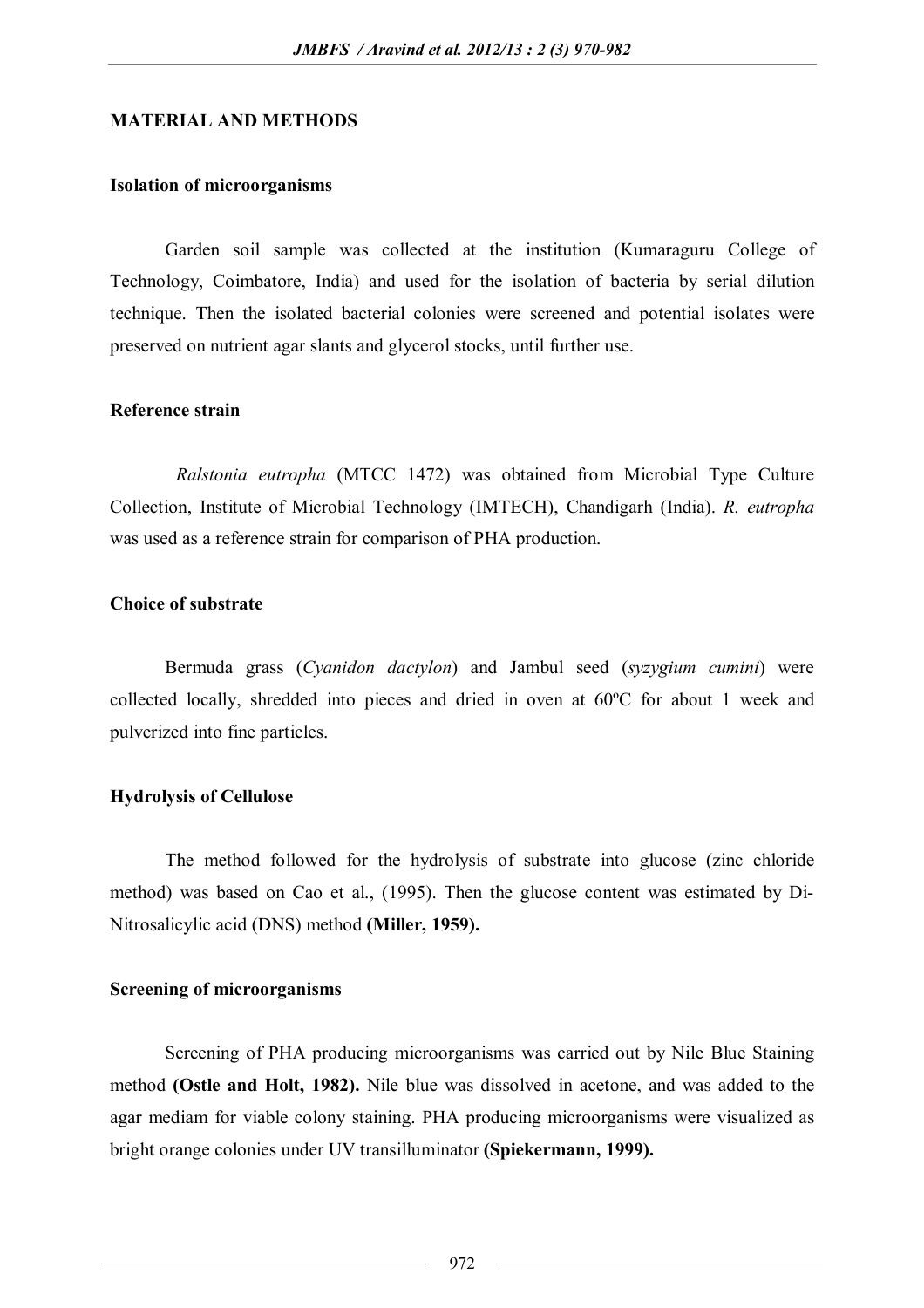#### **Bacterial growth in production media**

The growth of SP-Y1 in production medium was monitored by taking absorbance at 660nm and the corresponding amount of PHA accumulated was determined by incubating it for five consecutive days **(Henderson and Jones, 1997).**

#### **Production of PHA**

The stock cultures (*R. eutropha* and the isolates) were initially revived in nutrient broth and later inoculated into mineral salts medium containing hydrolyzed grass (10g), glucose (5g), sodium chloride (5g), di-potassium hydrogen phosphate (5g), magnesium sulphate (ig) and ammonium sulphate (1g) in 1L-distilled water. The pH was adjusted to 7.4±0.05 and the cultures were incubated for 48h at 30ºC in orbital shaker **(Du** *et al.,* **2001; Amirul** *et al.,* **2008; Yamanaka, 2010).**

## **Extraction of PHA**

After the incubation period of 48h the cultures were centrifuged at 10,000rpm for 5min. The supernatant was discarded leaving the pellet, which was air dried and weighed. The extraction was done following the method of **Santhanam and Sasidharan (2010),** where PHA was extracted using the solvent chloroform. The cell pellet was suspended in sodium hypochlorite solution and incubated at 37°C for 1-2 h for complete digestion of cell components except PHA. The mixture was centrifuged to collect PHA granules and the supernatant was discarded. The sediment was washed twice with distilled water and centrifuged again. Finally PHA granules in the sediment were washed twice with acetone and diethyl ether (1:1 ratio). The resultant polymer granule was dissolved in boiling chloroform and air dried to obtain PHA powder.

#### **Quantification of PHA**

The polymer granule was dissolved in concentrated sulphuric acid  $(1mg.m<sup>-1</sup>)$  and heated at  $100^{\circ}$ C for 10 min to convert PHB into crotonic acid, which was brown coloured. The solution was cooled and the absorbance was read at 260 nm against a concentrated sulphuric acid as blank in a spectrophotometer. A standard curve was prepared with Pure PHB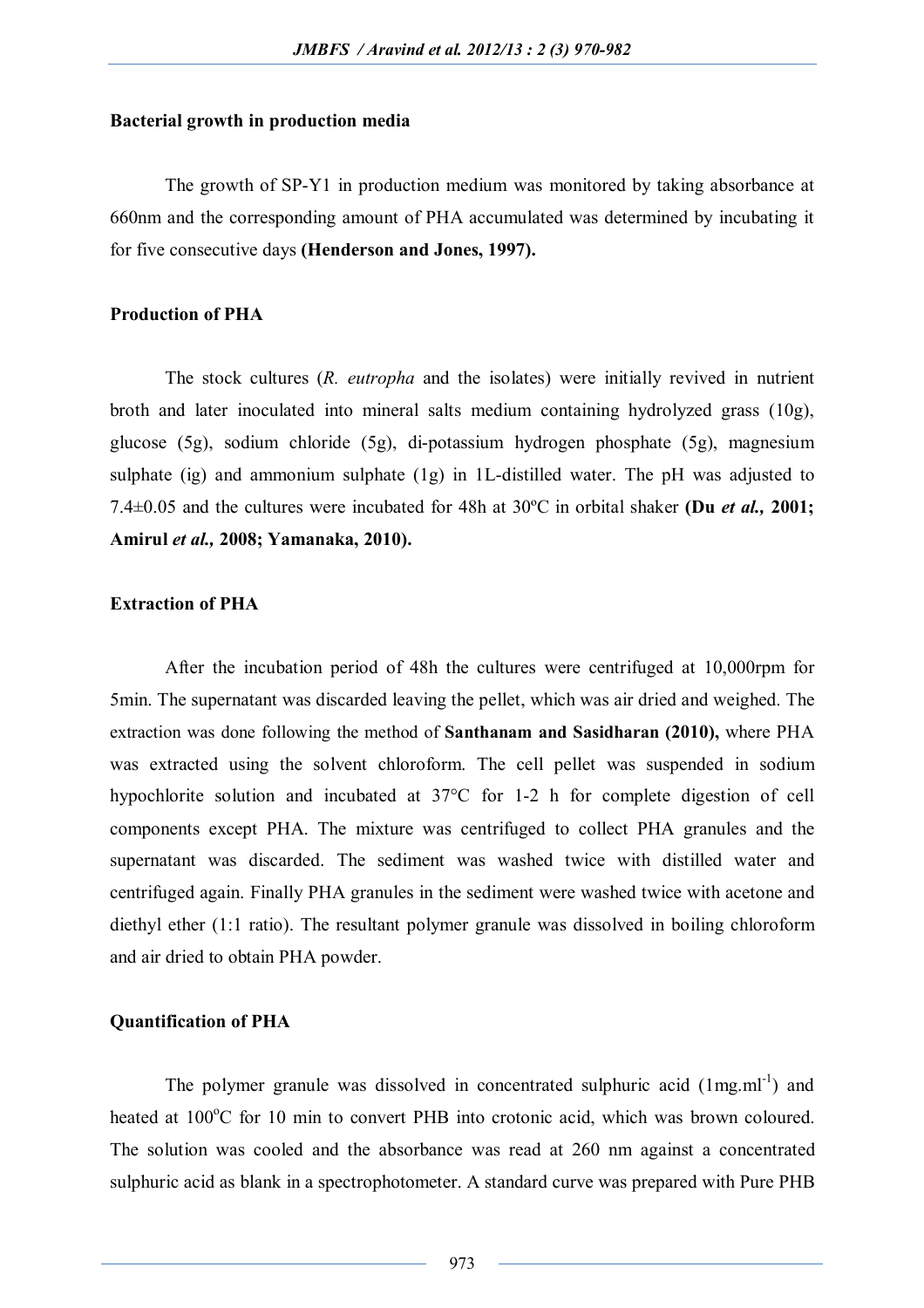(Sigma, Aldrich), concentrations ranging from 20-100μg/ml **(Law and Slepecky, 1969).** The quantity of PHB produced was determined by comparison with the standard.

#### **Identification of PHA granules**

The bacterial cells were stained with Nile blue stain and visualized under UV transilluminator. The accumulation of PHA in the form of granules could be identified from the fluorescing cells **(Amirul** *et al.,* **2008).**

## **Analytical procedure**

The bacterial cultures were centrifuged at 10,000 rpm for 5 min to obtain the cell pellet. The Cell pellet was dried to estimate the wet cell weight (WCW in g/ml) (Du et al 2001). Residual biomass, % of PHA accumulation and concentration of PHB **(Zakaria** *et al.,* **2010)** was calculated by the following formulae.

**Residual Biomass**  $(g/ml) = WCW(g/ml)$  - Dry weight of extracted PHA  $(g/ml)$ .

**PHA Accumulation** (%) = 
$$
\frac{\text{Dry weight of PHA extracted } \left(\frac{g}{ml}\right) \times 100}{\text{WCW } \left(\frac{g}{ml}\right)}
$$

**PHB Mass** ( $\mu$ g/ml) = Obtained from Standard PHB assay

## **Analysis of extracted PHA**

KBr was added to the PHA samples, evaporated and analyzed using Fourier Transform Infra Red Spectroscopy, (Model: FTIR-8400S Shimadzu) to identify the functional groups, structure and purity. The peaks were observed from 4000-400 cm-1 **(Oliveira** *et al.,* **2007; Pandian** *et al.,* **2010).**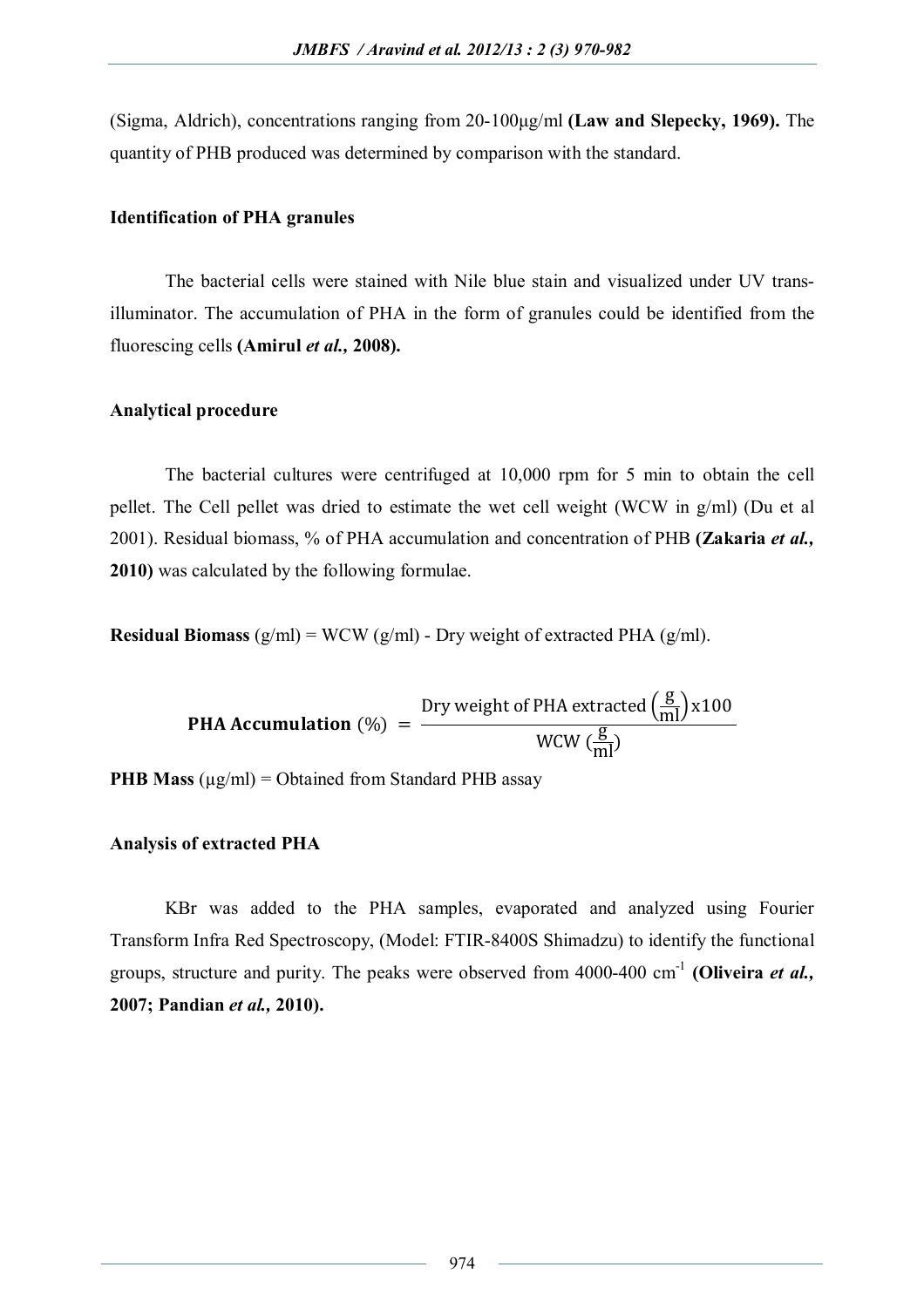# **RESULTS AND DISCUSSION**

# **Isolation and screening of microorganisms containing intracellular PHA**

Various microorganisms isolated from the soil were screened for their PHA production, which was confirmed by the orange fluorescence emitted (fig 1) after staining with Nile blue dye, under UV transilluminator **(Landazuri and Maldonado, 2008).**



**a) Colony plate of isolate SP-Y1 b) Nile blue stained colony plate**

**Figure 1** Isolation and Screening of the PHA producing organisms

# **Estimation of Glucose in the hydrolyzed substrate**

The glucose content in the hydrolyzed substrates (Grass and seed) was estimated using DNS method. From the standard curve obtained from DNS assay, it was inferred that the amount of glucose was found to be 4100 µg/ml and 4150 µg/ml for grass and seed respectively.

# **Selection of best isolate for PHA prodcution**

The isolates were compared with the reference strain *R. eutropha* for their PHA production by utilizing glucose as a sole carbon source in their growth medium. From the results obtained, it was inferred that the isolate SP-Y1 produced 0.82 g/L of PHA and it was selected for further studies. PHA production by SP-Y1 was comparitively higher as shown in fig  $2$ .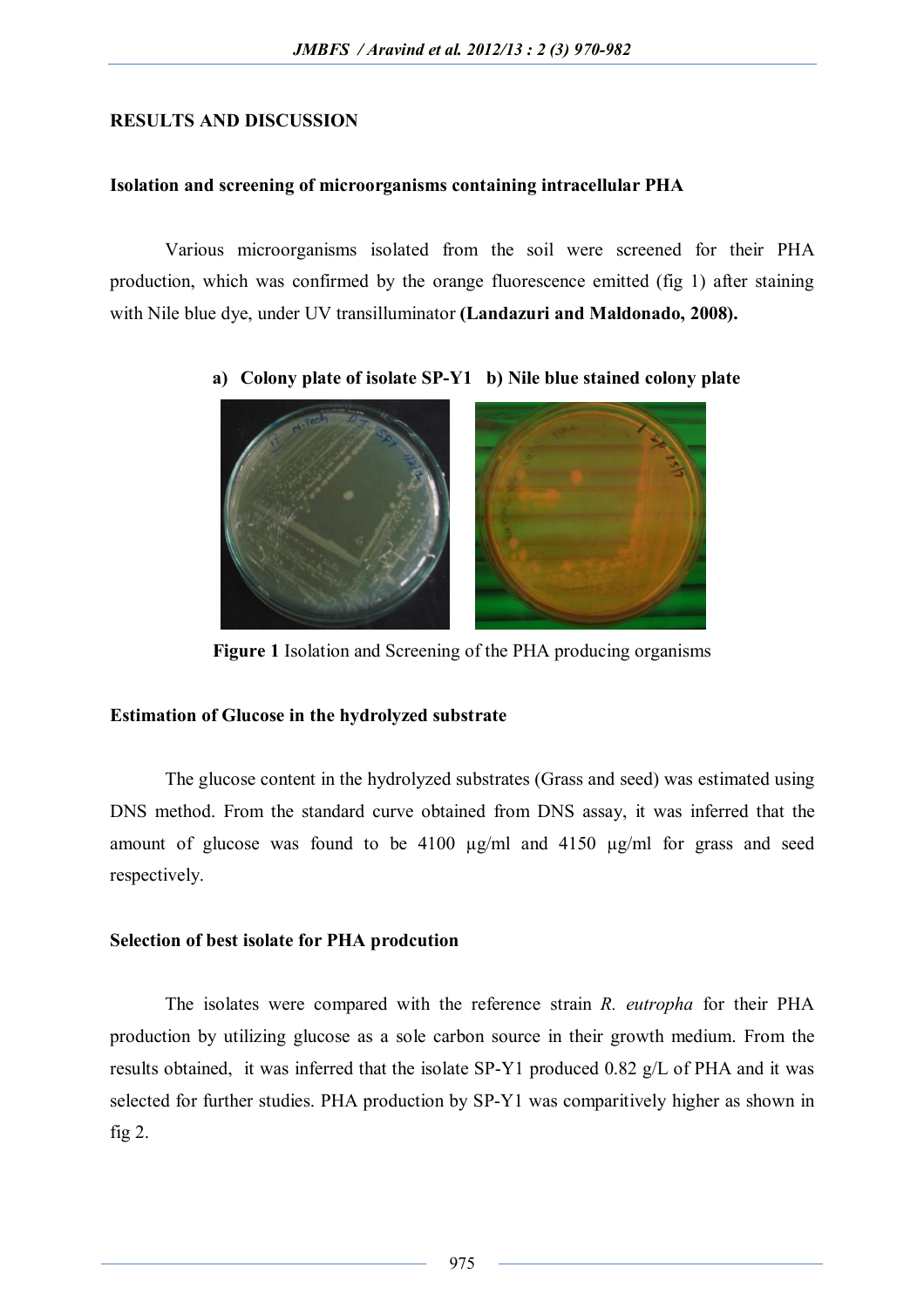

**Figure 2** Comparision of PHA production by the screened isolates

# **Bacterial growth in production media**

When the bacterial culture was incubated for five days and monitered for PHA accumulation, it was found that PHA accumulation was in proportion to the bacterial density and cell weight (Table 1). Maximal accmulation was observed on  $2<sup>nd</sup>$  and  $3<sup>rd</sup>$  day of growth respectively, with grass and seed as carbon sources. Similar result was found in literature were maximal accumulation was achieved in the 2<sup>nd</sup> or 3<sup>rd</sup> day for *Ralstonia eutropha* depending on the nature of media used for PHA production **(Henderson and Jones, 1997; Santhanam and Sasidharan, 2010)** and PHA accumulation was also reported to be proportional to the bacterial density.

| <b>Incubation</b><br>period (days) |            | <b>Hydrolyzed Grass</b> | <b>Hydrolyzed Seed</b> |                     |  |
|------------------------------------|------------|-------------------------|------------------------|---------------------|--|
|                                    | Absorbance | $%$ PHA                 | Absorbance             | $%$ PHA             |  |
|                                    | at 660nm   | <b>Accumulation</b>     | at 660nm               | <b>Accumulation</b> |  |
|                                    | 0.166      | 1.114                   | 0.018                  | 10.39               |  |
| 2                                  | 0.222      | 16.54                   | 0.026                  | 11.22               |  |
| 3                                  | 0.123      | 11.89                   | 0.114                  | 11.73               |  |
| 4                                  | 0.039      | 11.40                   | 0.02                   | 7.07                |  |
|                                    | 0.022      | 10.85                   | 0.016                  | 2.165               |  |

**Table 1** Relationship between bacterial growth and PHA accumulation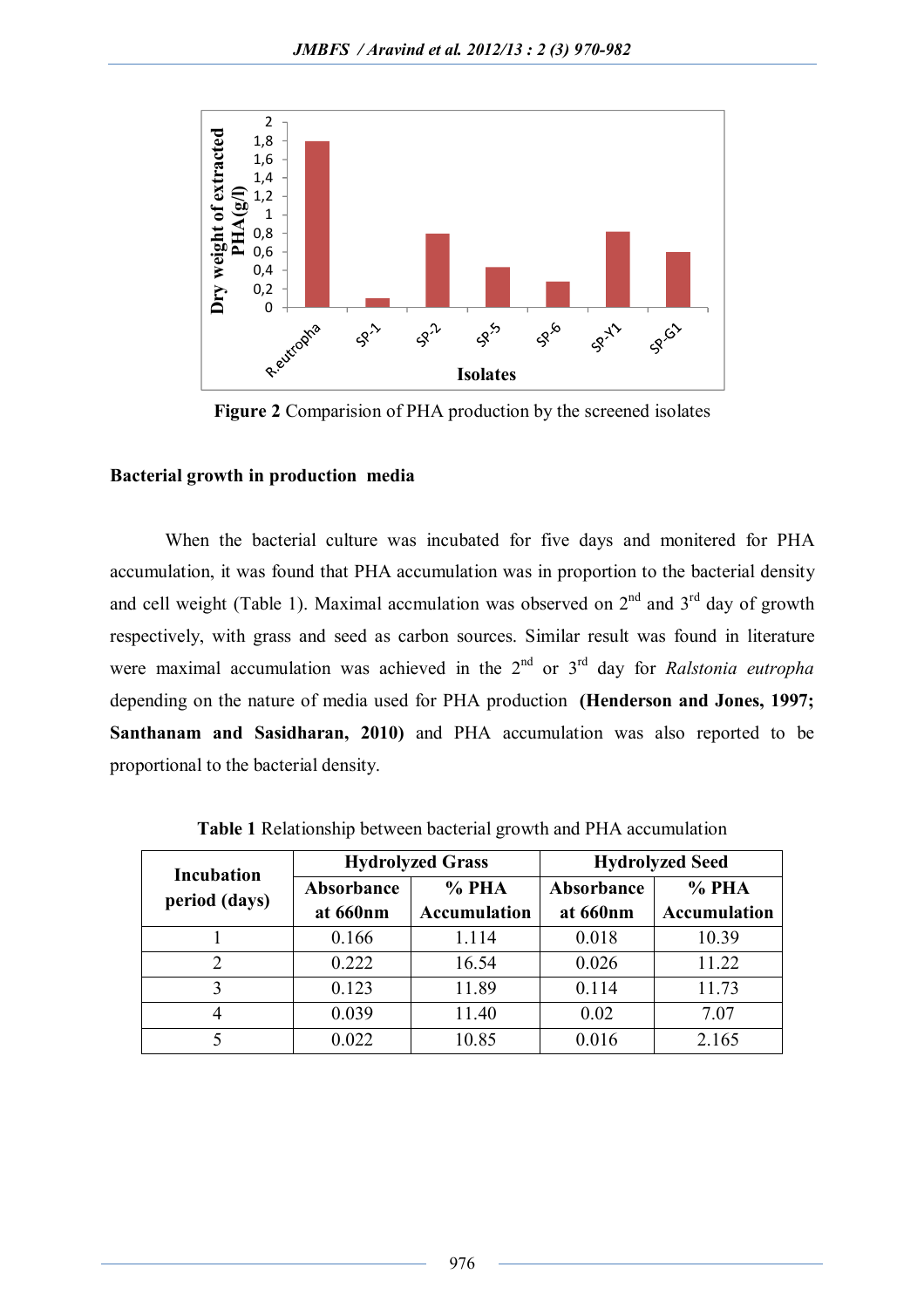### **Extraction and screening of PHA**

*R. eutropha* and the best isolate SP-Y1 were grown in mineral salts media augmented with hydrolyzed straw alone and a combination of glucose and hydrolyzed grass, for PHA production. The extracted PHA was an ivory white coloured powder. It was found to be sparingly soluble in water. PHA presence was confirmed by staining with Nile Blue, which emits orange fluorescence under UV transilluminator. Similar kind of studies using fluorescent microscopy for visualizaton of intracellular PHA accumulation have been cited **(Amirul** *et al.,* **2008)**.

#### **Effect of different substrates on PHA prodcution**

The extracted PHA of SP-Y1 and *R.eutropha* were quantified and residual biomass, % of PHA accumulation and mass were determined. From the results, it could be inferred that the PHA accumulation was in proportion to the wet cell weight, as earlier stated in literature **(Du** *et al.,* **2001; Zakaria** *et al.,* **2010)**. Pure cultures of SP-Y1and *R.eutropha* showed greater efficiency of PHA production when utilizing hydrolyzed seed as sole carbon source compared to that of grass as a sole carbon source and to that of mixed substrates. For *R. eutropha*, % of PHA accumulation and PHA mass were found to be 41.77 and 97  $\mu$ g/ml, respectively, whereas for SP-Y1 they were found to be  $42.26$  and  $100 \mu g/ml$ , respectively (Table 2). Although significant amounts of carbohydrates were found in the hydrolyzed sources (4100  $\mu$ g/ml and 4150  $\mu$ g/ml) there were other residues still present, which made them slightly complex and the microorganisms were unable to adapt to this situation when mixed substrate was used, thus the PHA accumulation decreased in both microorganisms **(Yang** *et al.,* **2010).**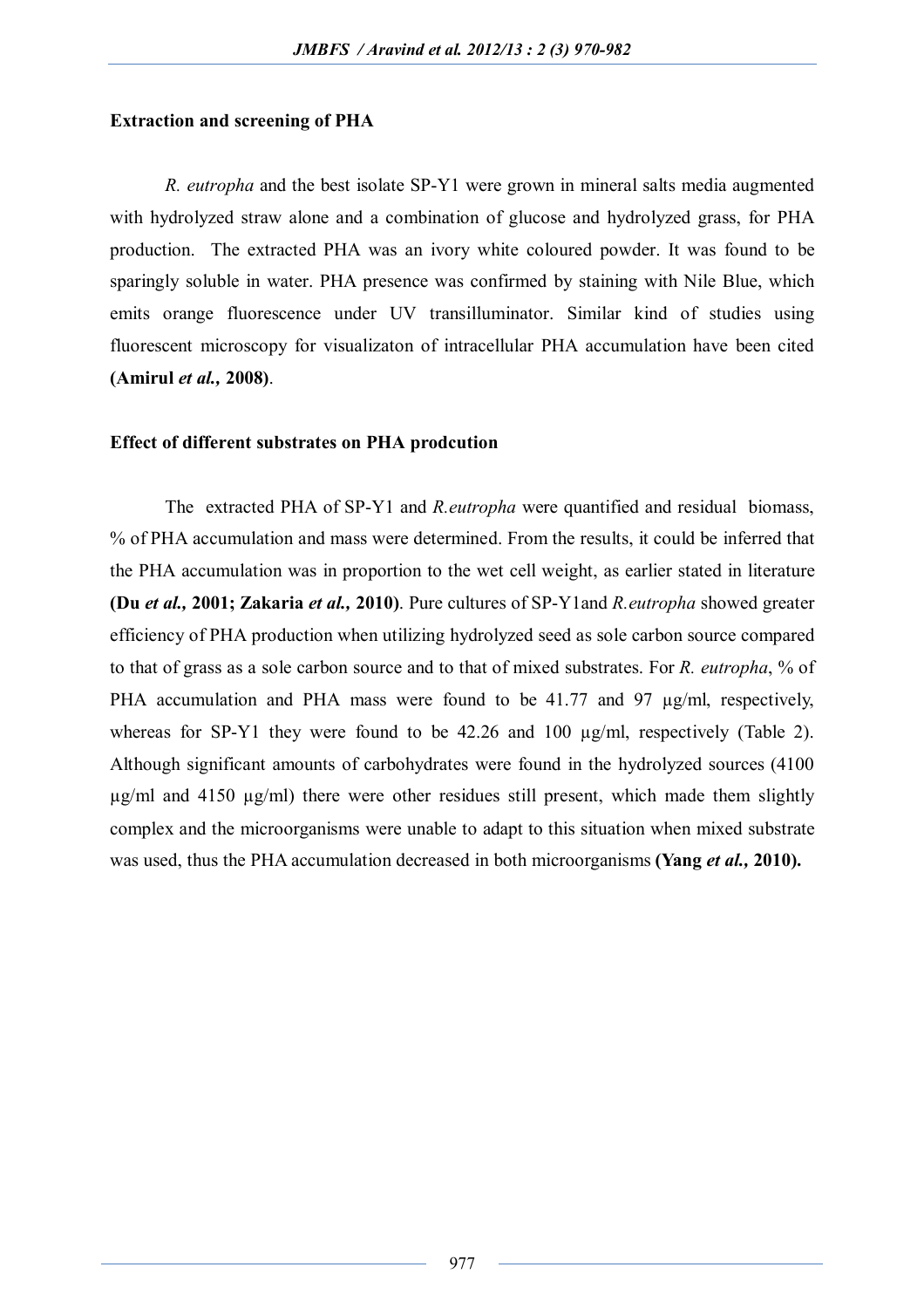| Microorganism | <b>Substrate</b>           | Dry<br>weight of<br><b>Extracted</b><br><b>PHA</b><br>(g/ml) | Wet<br>cell<br>weight<br>(g/ml) | <b>Residual</b><br><b>Biomass</b><br>(g/ml) | $%$ PHA<br><b>Accumulation</b> | <b>PHA</b><br>mass<br>$(\mu g/ml)$ |
|---------------|----------------------------|--------------------------------------------------------------|---------------------------------|---------------------------------------------|--------------------------------|------------------------------------|
|               | $G+HG$                     | 0.003                                                        | 0.036                           | 0.033                                       | 8.5                            | 25                                 |
|               | $G+HS$                     | 0.003                                                        | 0.104                           | 0.1                                         | 2.38                           | 11                                 |
| Ralstonia     | <b>HG</b>                  | 0.043                                                        | 0.151                           | 0.107                                       | 28.97                          | 73                                 |
| eutropha      | <b>HS</b>                  | 0.044                                                        | 0.105                           | 0.061                                       | 41.77                          | 97                                 |
|               | Mixed substrate<br>(HG&HS) | 2.76x103                                                     | 0.034                           | 1.581                                       | 8.03                           | 22                                 |
| $SPY-1$       | $G+HG$                     | 0.006                                                        | 0.039                           | 0.033                                       | 16.03                          | 49                                 |
|               | $G+HS$                     | 0.002                                                        | 0.025                           | 0.023                                       | 9.52                           | 38                                 |
|               | HG                         | 0.029                                                        | 0.106                           | 0.078                                       | 26.76                          | 52                                 |
|               | <b>HS</b>                  | 0.06                                                         | 0.142                           | 0.082                                       | 42.26                          | 100                                |
|               | Mixed substrate<br>(HG&HS) | $2.64 \times 10^{-3}$                                        | 0.03                            | 1.391                                       | 8.67                           | 29                                 |

**Table 2** Comparison of PHA production between pure culture and mixed cultures utilizing different combinations of substrates

**Legend:** G – Glucose, HG –Hydrolyzed Grass and HS –Hydrolyzed Seed

## **Identification of functional groups in PHA samples**

The extracted PHA was analyzed for identification of its functional groups through FTIR analysis. From the FTIR spectra (ig- 3 a, b), it can be concluded that the peaks observed in HS sample were similar to the standard PHB spectra. According to results published earlier (Sandhya *et al.*, 2012), the peak at 3381 cm<sup>-1</sup> indicates strong bond of H stretching originated by terminal OH groups found in (HS) sample, the spectra matches similar results cited in literature (Chen *et al.*, 2009) the peak at 1642 cm<sup>-1</sup> indicates a weak C=O stretching for conjugated carbonyl or amide group or may be due the C=C stretching, while the peak at 1110 cm<sup>-1</sup> accounts for C-O stretching (strong bond) other peaks correspond to the presence of Alkyl halides (1020 cm<sup>-1</sup>, 944 cm<sup>-1</sup>, 632 cm<sup>-1</sup>) (Arcos-Hernandez *et al.*, 2010; Sandhya *et al.,* **2012)**. Similar peaks were observed from the FTIR spectral result of sample HG, C=O stretching at 1637 cm<sup>-1</sup>, additional peaks found in the region 1430 cm<sup>-1</sup>, 1373 cm<sup>-1</sup> and 1320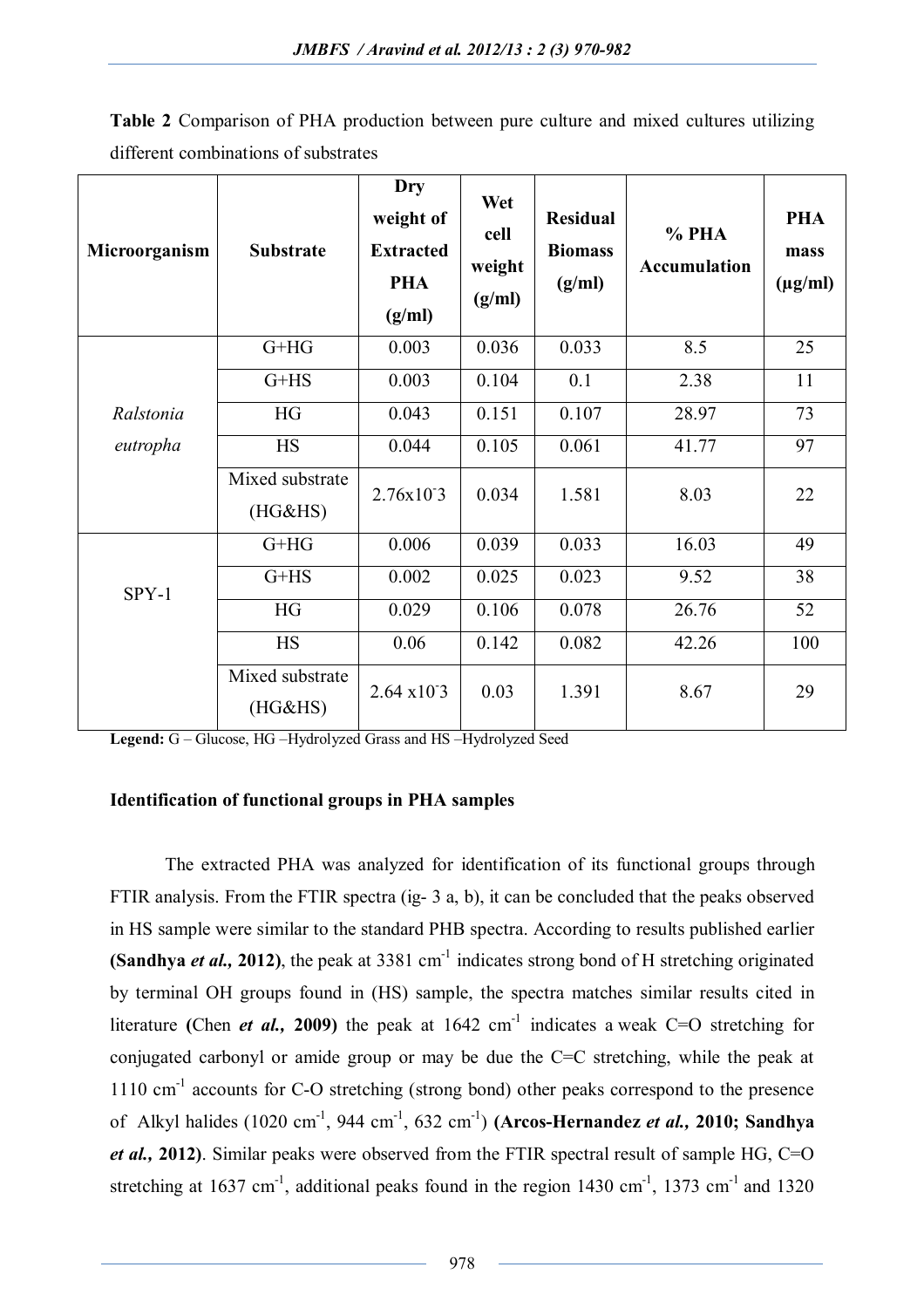cm<sup>-1</sup>, refers to -C-H- bending **(Oliveira** *et al.***, 2007)**. Intense peak at 3406 cm<sup>-1</sup> indicating OH stretching, 1106 cm<sup>-1</sup> peak representing stretching for C-O, Alkyl halides peaks at 1065 cm<sup>-1</sup>, 1023 cm<sup>-1</sup>, 948 cm<sup>-1</sup> and 632 cm<sup>-1</sup>).



**3a) SPY-1 utilizing HS as substrate** 





**Figure 3** FTIR analysis of extracted PHA from SPY-1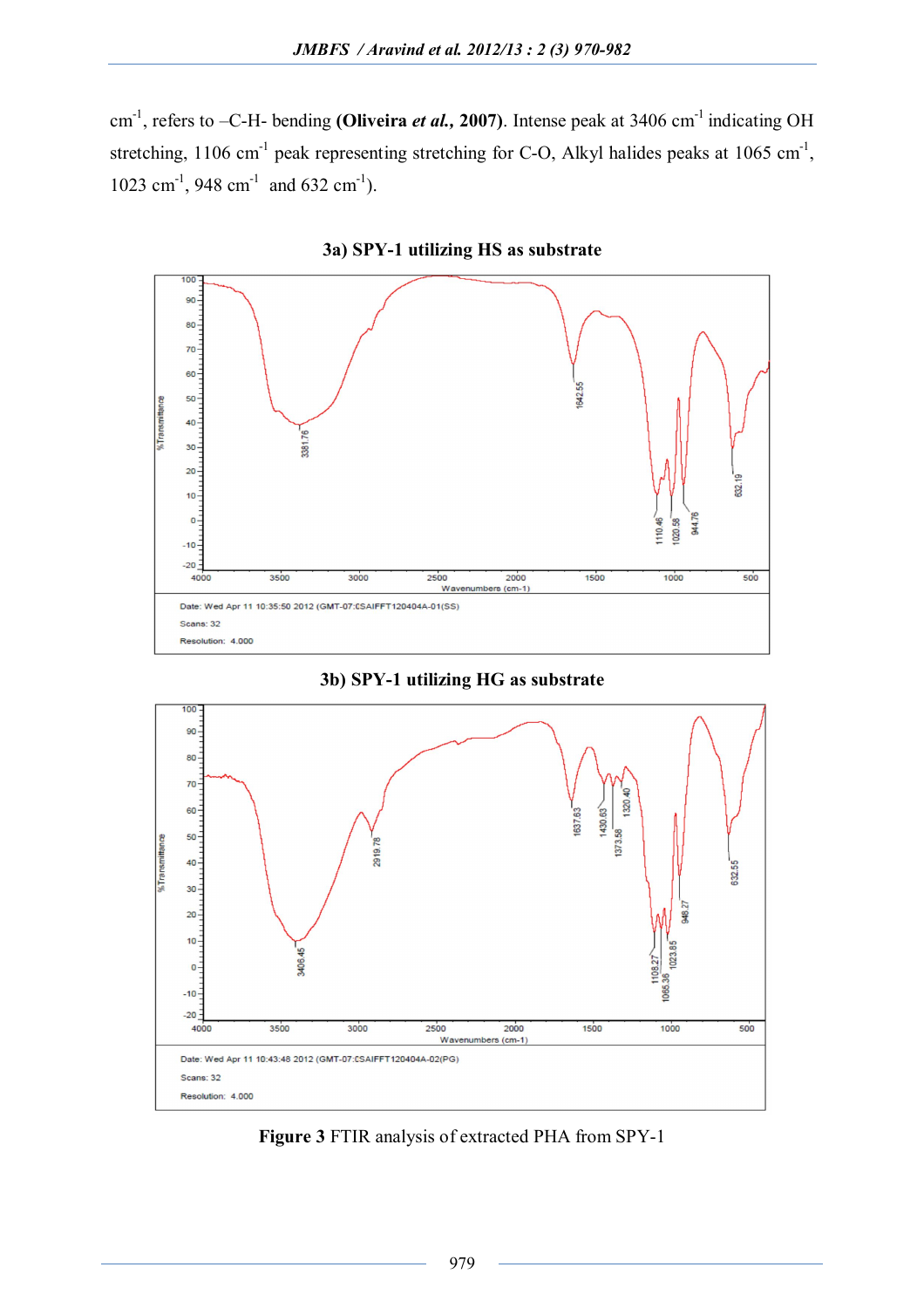# **CONCLUSION**

The extent of PHA accumulation by bacteria depends on the characteristics of the producing species and effectiveness in utilization of carbon sources available to them. When the best PHA producing isolate and *R. eutropha* were grown in Mineral Salts Media with hydrolyzed grass and seed as carbon sources, both the strains produced significant amounts of PHA (97µg/ml and 100µg/ml for hydrolyzed seed, respectively. Further optimization of the parameters via design of experiment (DOE) and scaling up will lead to significant levels of production of PHAs. Thus, the seed and grass can be utilized as cheap carbon sources in harnessing PHA.

**Acknowledgments:** The authors would like to thank the management of Kumaraguru College of Technology, Tamilnadu, India, for providing research facilities, SAIF-STIC, Cochin for FTIR Analysis.

# **REFERENCES**

AMIRUL, A. A. - YAHYA, A. R. M.- SUDESH, K. – AZIZAN, M. N. M.- MAJID, M. I. A. 2008. Biosynthesis of Poly(3-hydroxybutyrate-co-4- hydroxybutyrate) copolymer by *cupriavidus sp*. USMAA1020 isolated from lake Kulim Malaysia. In *Bioresource. Technology*, Vol.99, 2008, p. 4903-4909.

ANDERSON, A.J. - DAWES, E. A. 1990. Occurrence, metabolism, metabolic role, and industrial uses of bacterial polyhydroxyalkanoates. In *Microbiological Reviews*, Vol. 54, 1990, p. 450-472.

ARCOS-HERNANDEZ, M. V. – GURIEFF, N. – PRATT, S – MAGNUSSON, P – WERKER, A – VARGAS, A – LANT, P. 2010. Rapid quantification of intracellular PHA using infrared spectroscopy: An application in mixed cultures. In *Journal of Biotechnology*, Vol. 150, 2010, p. 372-379.

CAO, N.J. - Q. XU, Q. - CHEN, L. F. 1995. Acid hydrolysis of cellulose in zinc chloride solution. In *Applied Biochemistry and Biotechnology*, Vol. 51–52, 1995, p. 21–28.

CHEN, S. – LIU, Q. – WANG, H. – ZHU, B. – YU, F. – CHEN, G. – INOUE, Y. 2009. Polymorphic crystallization of fractionated microbial medium-chain-length polyhydroxyalkanoates. *Polymer*, Vol. 50, 2009, p. 4378-4388.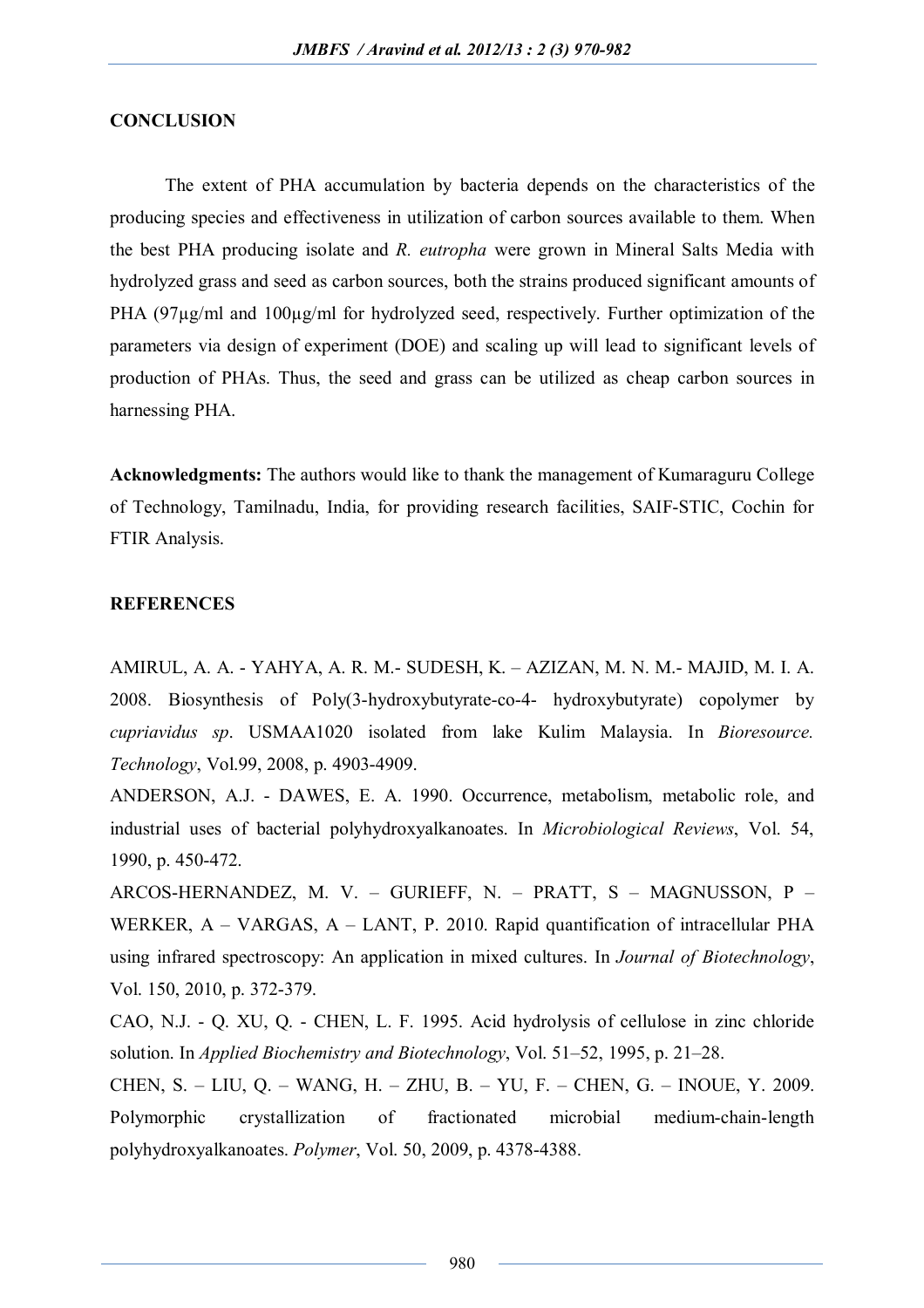DU, G. - CHEN, J. - YU, J. - LUN, S. 2001. Continuous production of poly-3 hydroxybutyrate by *Ralstonia eutropha* in a two stage culture system. In *Journal of Biotechnology*, Vol.88, 2001, p.59-65.

HENDERSON, R. A. - JONES, C.W. 1997. Physiology of Poly (3-hydroxybutyrate) production by *Alcaligenes eutrophus* growing in continuous cultutre. In *Microbiology*, Vol. 143, 1997, p. 2361-2371.

KHANNA, S. - SRIVASTAVA, A. K. "Statistical media optimization studies for growth and PHB production by *Ralstonia eutropha*," *Process Biochemistry*, Vol. 40, 2005, p. 2173-2176.

LANDAZURI, A. L. - MALDONADO, J. Q. G. 2008. Screening and isolation of PHBproducing bacteria in a polluted marine microbial mat. In *Microbial Ecology*, Vol. 56, 2008, p. 112-120.

LAW, J. - SLEPECKY, R. A. 1969. Assay of poly-hydroxybutyric acid. In *Journal of Bacteriology*, Vol. 82, 1969, p. 52-55.

LEE, S. Y. 1996. Bacterial Polyhydroxyalkanoates. In *Biotechnology* and *Bioengineering,* Vol. 49, 1996, p.1-14.

LEMOIGNE, M. 1926. Products of dehydration and of polymerization of  $\beta$ -hydroxybutyric acid. In *Bulletin de la Société de chimie biologique*, Vol. 8, 1926, p.770–782.

MADISON, L. - HUISMAN, G. W. 1999. Metabolic engineering of poly (3 hydroxyalkanoates): from DNA to plastic. In *Microbiology and Molecular Biology and Reviews*, Vol. 63, 1999, p. 21–53.

MILLER, G. L. 1959. Use of dinitrosalicylic acid reagent for determination of reducing sugar. In *Analytical Chemistry,* Vol. 31**,** 1959, p 426.

OKON, Y. - ITZIGSOHN, R. 1992. Poly-β-hydroxybutyrate metabolism in *Azospirillum brasilense* and the ecological role of PHB in the rhizosphere. In *Fems Microbiology Review*, Vol. 103, 1992, p.131-140.

OLIVEIRA, F. C. - DIAS, M. C. – CASTILHO, L. R. - FREIRE, M. G. 2007. Characterization of Poly (3-hydroxybutyrate) produced by *Cupriavidus necator* in solid-state fermentation. In *Bioresource Technology*, Vol. 98, 2007, p. 633-638.

OSTLE, A. G. - HOLT, J. G. 1982. Nile Blue A as a fluorescent stain for poly-βhydroxybutyrate. In *Appiled and Environmental Microbiology*, Vol. 44, 1982, p. 238–41.

PANDIAN, S. R. - DEEPAK, V. - KALISHWARALAL, K. - RAMESHKUMAR, N. – JEYARAJ, M. - GURUNATHAN, S. 2010. Optimization and fed-batch production of PHB utilizing dairy waste and sea water as nutrient sources by *Bacillus megaterium* SRKP-3. In *Bioresource Technology*, Vol. 101, 2010, p. 705-711.